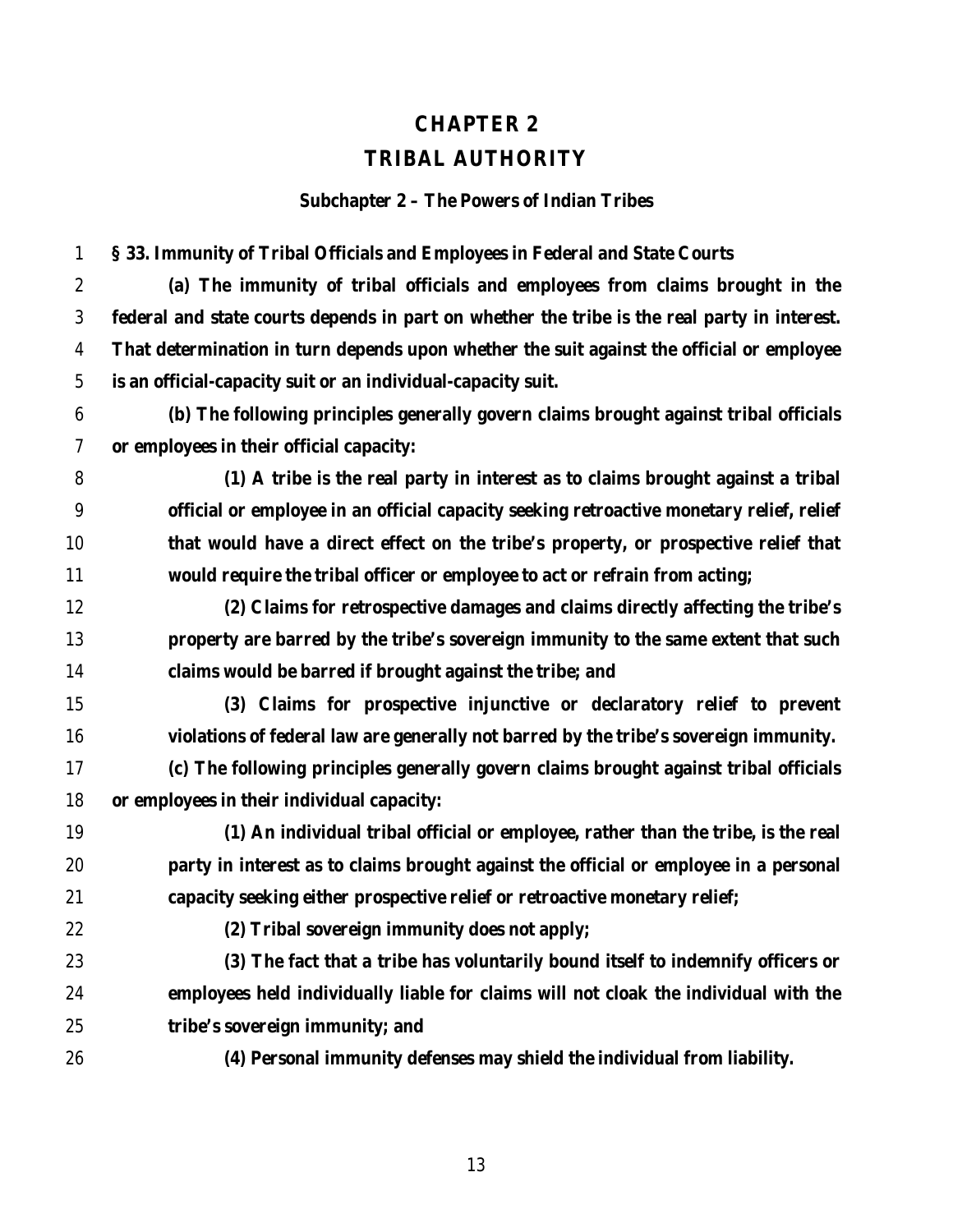## **Comment:**

 *a. Real party in interest determines capacity sued and available immunities*. In a lawsuit brought in the federal or state courts naming a tribal official or employee as defendant, determination of whether the Indian tribe is the real party in interest to the claims asserted dictates what immunities may be available. When the tribe is not the real party in interest to a claim, the tribal official or employee is not entitled to sovereign immunity. When the tribe is the real party interest to a claim, the tribal official or employee is entitled to the immunity. Federal statutes may affect the immunities available to tribal officials or employees sued in the federal or state courts.

 *b. Tribal sovereign immunity in official-capacity suits.* When the remedy sought requires the tribe to take action or refrain from taking action, directly affects the tribe's property interests, or interferes with the exercise of tribal sovereign authority, the tribe is the real party in interest and the tribal official or employee is entitled to sovereign immunity. Tribal sovereign immunity bars claims for retrospective damages against tribal officials or employees in their official capacity because the money judgment sought is from the sovereign. Tribal sovereign immunity does not, in general, bar actions for prospective, injunctive, or declaratory relief against tribal officials or employees in their official capacities to prevent violations of federal law. However, such claims will be barred by tribal sovereign immunity if they are the functional equivalent of an action against the tribe to quiet title to land or for specific performance of a contract.

 *c*. *Personal liability of tribal officials and employees and immunity defenses*. Tribal officials and employees sued for damages in their individual capacities are not imbued with tribal sovereign immunity, and a tribe's voluntary decision to indemnify a tribal official or employee held individually liable will not shield the officer or employee with tribal sovereign immunity. In certain circumstances, tribal officials or employees may, however, assert personal immunity defenses, such as absolute prosecutorial immunity, to tort claims brought against them in their individual capacities.

## **REPORTERS' NOTES**

 *Comment a.* The Supreme Court applies the law governing the sovereign immunity of state and federal officers and employees to tribal officers and employees sued for negligence in state courts. See Lewis v. Clarke, 137 S.Ct. 1285 (2017). Thus, whether the tribe is "the real party in interest dictates what immunities may be available." Id. at 1291. "In making this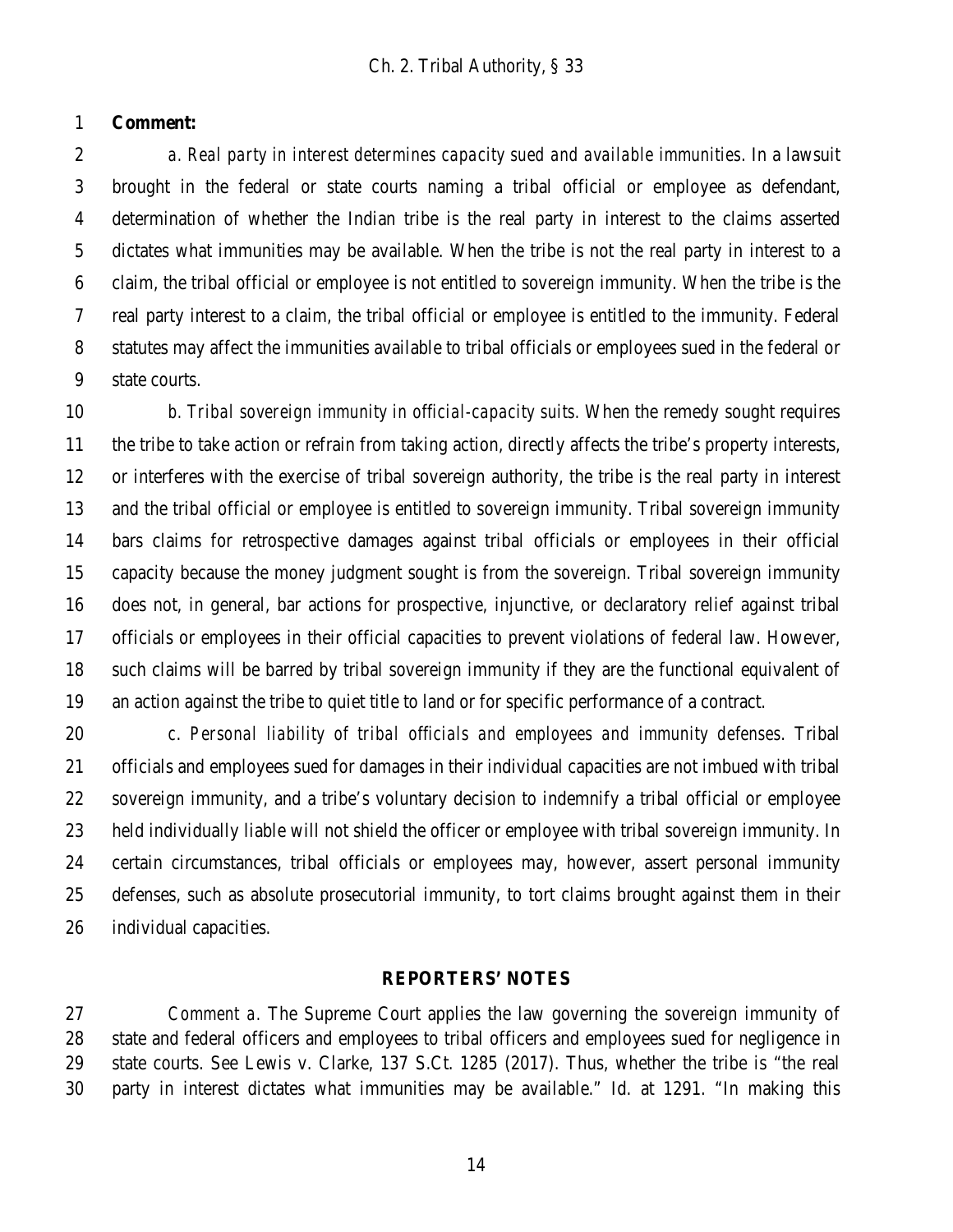assessment, courts may not simply rely on the characterization of the parties in the complaint,

but rather must determine in the first instance whether the remedy sought is truly against the

sovereign." Id. at 1290. Stated another way,

 In any suit against tribal officers, [courts] must be sensitive to whether the judgment sought would expend itself on the public treasury or domain, or interfere with the public administration, or if the effect of the judgment would be to restrain the [sovereign] from acting, or to compel it to act.

 Maxwell v. Cty. of San Diego, 708 F.3d 1075, 1088 (9th Cir. 2013) (citation and quotations omitted). This is a "remedy-focused analysis," turning on whether the relief sought runs against the sovereign or the individual. Id.

 When, in an action brought against a tribal officer or employee in the state or federal courts, the Indian tribe is the real party in interest, the defendant tribal official or employee is entitled to sovereign immunity. See *Lewis*, 137 S. Ct. at 1290-1291; Pistor v. Garcia, 791 F.3d 1104, 1112 (9th Cir. 2015). Otherwise, the lawsuit proceeds against the tribal official or employee in his or her "individual capacity" (or sometimes referred to as "personal capacity"); the remedy is sought only against the individual. See *Lewis*, 137 S. Ct. at 1291-1292; *Pistor*, 791 F.3d at 1112-1113; *Maxwell*, 708 F.3d at 1088.

 Federal statutes may affect the immunities available to tribal officials or employees. See, e.g., 25 U.S.C. § 5321(d) (tort claims against tribal medical personnel performing work under contracts with Indian Health Services governed by Federal Tort Claims Act, 28 U.S.C. §§ 1346(b), 2671-2680); 25 U.S.C. § 2804(f) (tort claims against certain tribal law-enforcement personnel subject to Federal Employees Liability Reform and Tort Compensation Act of 1988, Pub. L. No. 100-694, 102 Stat. 4563).

 *Comment b.* Sovereign immunity bars suits for money damages against tribal officials or employees when they are sued in their official capacities, i.e., when the tribe is the real party in interest because the judgment will legally bind it. See, e.g., Cook v. AVI Casino Enterprises, Inc., 548 F.3d 718, 727 (9th Cir. 2008); Native American Distrib. v. Seneca-Cayuga Tobacco Co., 546 F.3d 1288, 1296-1297 (10th Cir. 2008); Chayoon v. Chao, 355 F.3d 141, 143 (2d Cir.

- 2004), cert. denied, 543 U.S. 966 (2004).
- As the Ninth Circuit has explained:

 [O]fficial capacity suits ultimately seek to hold the entity of which the officer is an agent liable, rather than the official himself: they " 'generally represent [merely] another way of pleading an action against an entity of which an officer is an agent.' " [Kentucky v. Graham, 473 U.S. 159,] 165–66, 105 S.Ct. 3099 (quoting Monell v. N.Y.C. Dep't of Soc. Servs., 436 U.S. 658, 690 n. 55, 98 S.Ct. 2018, 56 L.Ed.2d 611 (1978)). For this reason, an officer sued in his official capacity is entitled to "forms of sovereign immunity that the entity, qua entity, may possess." Id. at 167, 105 S.Ct. 3099

 Pistor v. Garcia, 791 F.3d 1104, 1112 (9th Cir. 2015) (citations, quotation, and alterations in original). As discussed in the Reporters' Notes to Comment *c*, the test for immunity is not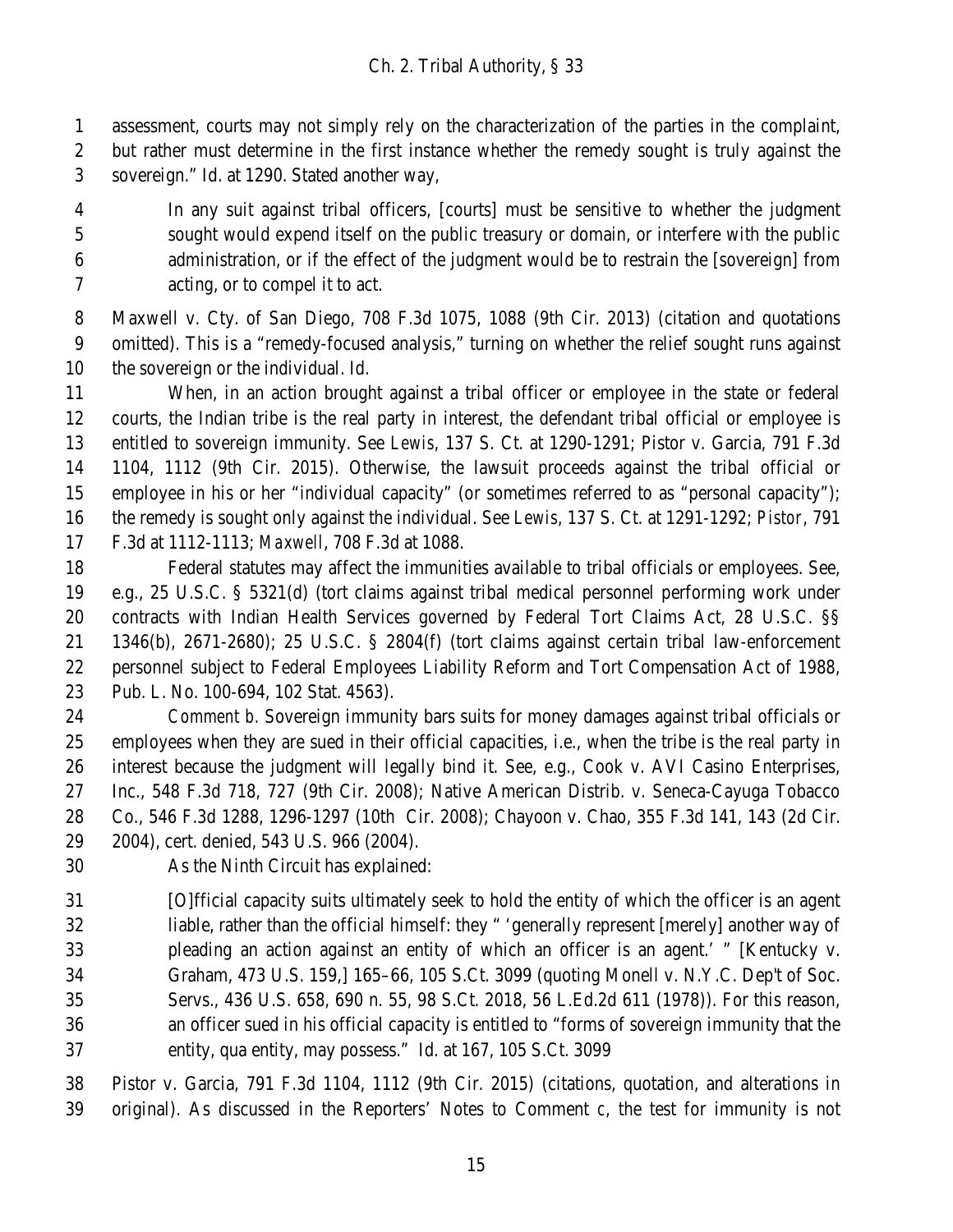whether the alleged wrongdoing occurred when the officer or employee acted within the scope of his or her duties, but whether the remedy is sought against the tribe.

 In Santa Clara Pueblo v. Martinez, 436 U.S. 49 (1978), the Supreme Court, citing Ex parte Young, 209 U.S. 123, 28 S. Ct. 441, 52 L.Ed. 714 (1908), held that a tribal official could be sued for prospective injunctive relief to prevent a violation of federal law, the Indian Civil Rights Act. See id. at 59. The federal courts of appeals that have considered the issue, uniformly hold that the principles of Ex parte Young apply, by analogy, to tribal officials and, therefore, that tribal sovereign immunity does not bar claims for prospective, injunctive relief against a tribal official allegedly acting in violation of federal law. See, e.g., Crowe & Dunlevy, P.C., 640 F.3d 1140, 1154-1155 (10th Cir. 2011) (alleging violation of "federal common law"); Vann v. Kempthorne, 534 F.3d 741, 749 (D.C. Cir. 2008) (alleging violation of Indian treaty); Burlington Northern & Santa Fe Ry. Co. v. Vaughn, 509 F.3d 1085, 1092-1093 (9th Cir. 2007) (alleging that enforcement of tribal tax would violate federal law); Tamiami Partners, Ltd. v. Miccosukee Tribe of Indians of Florida, 63 F.3d 1030, 1050-1051 (11th Cir. 1995) (alleging violation of federal Indian gaming statute); N. States Power Co. v. Prairie Island Mdewakanton Sioux Indian Cmty., 991 F.2d 458, 460 (8th Cir. 1993) (alleging tribal ordinance preempted by federal law). See generally Richard B. Collins, *To Sue and Be Sued: Capacity and Immunity of American Indian Nations*, 51 CREIGHTON L. REV. 391, 414-416 (2018) (discussing Supreme Court cases involving declaratory or injunctive relief against tribal officials and the application of the Ex parte Young doctrine).

 In the same way that there are limitations upon the use of the Ex parte Young doctrine when paramount sovereign interests of a state are at stake, see, e.g., Idaho v. Coeur d'Alene Tribe of Idaho, 521 U.S. 261, 282 (1997) (holding that Ex parte Young doctrine did not extend to claims against state officials concerning ownership of submerged lands under navigable waters because the declaratory and injunctive relief sought was the functional equivalent of quiet-title action against the State, which would result in the State's loss of substantially all benefits of ownership and control), there are limits on the use of the Ex parte Young doctrine when similar tribal sovereign prerogatives may be affected. See Tamiami Partners, Ltd. ex rel. Tamiami Development Corp. v. Miccosukee Tribe of Indians of Fla., 177 F.3d 1212, 1225-1226 (11th Cir. 1999) ("It is well established that *Ex parte Young* does not permit individual officers of a sovereign to be sued when the relief requested would, in effect, require the sovereign's specific performance of a contract.") (citations omitted). See also Shermoen v. United States, 982 F.2d 1312, 1320 (9th Cir. 1992) ("The relief sought in this case would prevent the absent tribes from exercising sovereignty over the reservations allotted to them by Congress. It is difficult to imagine a more intolerable burden on governmental functions.") (citation and quotations omitted).

 *Comment c.* In Lewis v. Clarke, 137 S. Ct. 1285 (2017), the Supreme Court held that a tribal employee who caused an off-reservation motor-vehicle accident in Connecticut while in the scope of his employment for the tribe could not raise sovereign immunity to bar a state-court negligence action brought by the injured parties because the employee was sued in his individual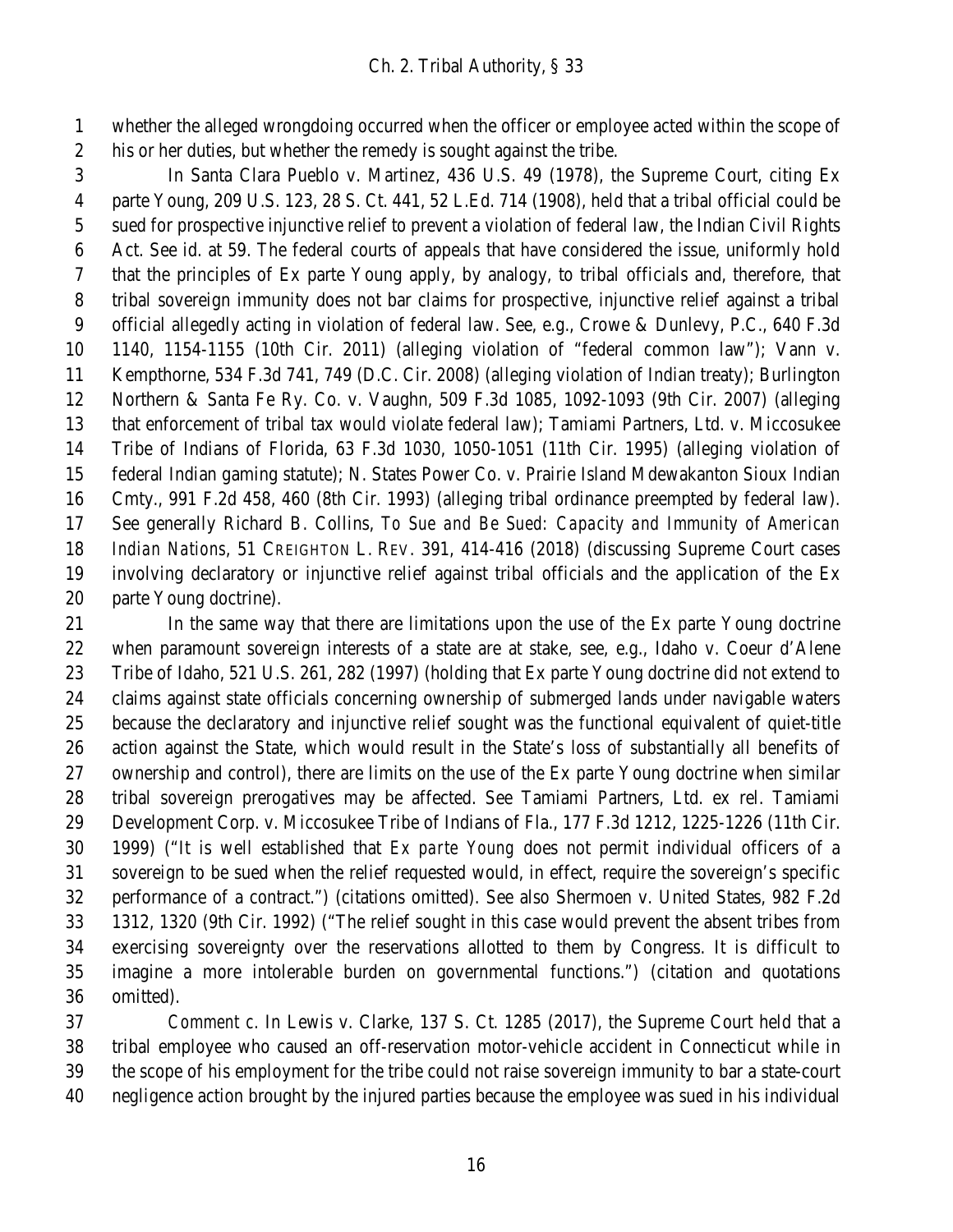capacity; the tribe was not the real party in interest. Id. at 1290-1292. The Court applied sovereign-immunity principles governing state and federal officers and employees, and explained that:

 "Personal-capacity suits . . . seek to impose *individual* liability upon a government officer for actions taken under color of state law." Hafer, 502 U.S., at 25, 112 S.Ct. 358 (emphasis added); see also id., at 27–31, 112 S.Ct. 358 (discharged employees entitled to bring personal damages action against state auditor general); cf. Bivens v. Six Unknown Fed. Narcotics Agents, 403 U.S. 388, 91 S.Ct. 1999, 29 L.Ed.2d 619 (1971). "[O]fficers sued in their personal capacity 10 come to court as individuals," Hafer, 502 U.S., at 27, 112 S.Ct. 358, and the real party in interest is the individual, not the sovereign.

 Id. at 1291 (emphasis in original). Additionally, the fact that the tribe had enacted a law requiring the tribe to indemnify tribal employees in these circumstances was not sufficient to make the tribe the real party in interest. Id. at 1292-1294.

 Other cases recognizing that tribal officers or employees are subject to suit for damages when sued in their individual capacities include Maxwell v. County of San Diego, 708 F.3d 1075, 1088-1090 (9th Cir. 2013) (plaintiff's state-law tort claims against tribal paramedics in their individual capacities for "allegedly grossly negligent acts committed outside tribal land pursuant to an agreement with a non-tribal entity" not barred by sovereign immunity); Pistor v. Garcia, 791 F.3d 1104, 1112 (9th Cir. 2015) (tribal officers sued in their individual capacities for alleged unconstitutional detention and seizure "under color of state law" and "in concert with" with state law-enforcement officials cannot assert sovereign immunity from suit); Garcia v. Akwesasne Hous. Auth., 268 F.3d 76, 88 (2d Cir. 2001) (allowing tort and discrimination claims for money damages against tribal employee in his individual capacity to proceed).

 The Supreme Court and lower federal courts have separately made clear that individual tribal members do not enjoy sovereign immunity from suit. See Puyallup Tribe, Inc. v. Washington Dept. of Game, 433 U.S. 165, 171-172 (1977) (holding individual tribal members are not protected by tribal sovereign immunity); United States v. James, 980 F.2d 1314, 1319 (9th Cir.1992) ("Tribal immunity does not extend to the individual members of the tribe.").

 The terminology has led to much confusion. See Kentucky v. Graham, 473 U.S. 159, 165 (1985) (the distinction "between personal- and official-capacity action suits . . . continues to confuse lawyers and confound lower courts"). As the Ninth Circuit has explained, the fact that a lawsuit seeks damages arising out of the actions of a tribal official or employee within the scope of his or her employment is of no moment for the purposes of determining whether sovereign immunity bars the action. *Pistor*, 791 F.3d at 1114 (noting that the parties "misapprehend" that whether an official acts under color of state or tribal law "is wholly irrelevant to the tribal sovereign immunity analysis"). The Court continued:

 By its essential nature, an individual or personal capacity suit against an officer seeks to hold the officer personally liable for the wrongful conduct taken *in the course of her*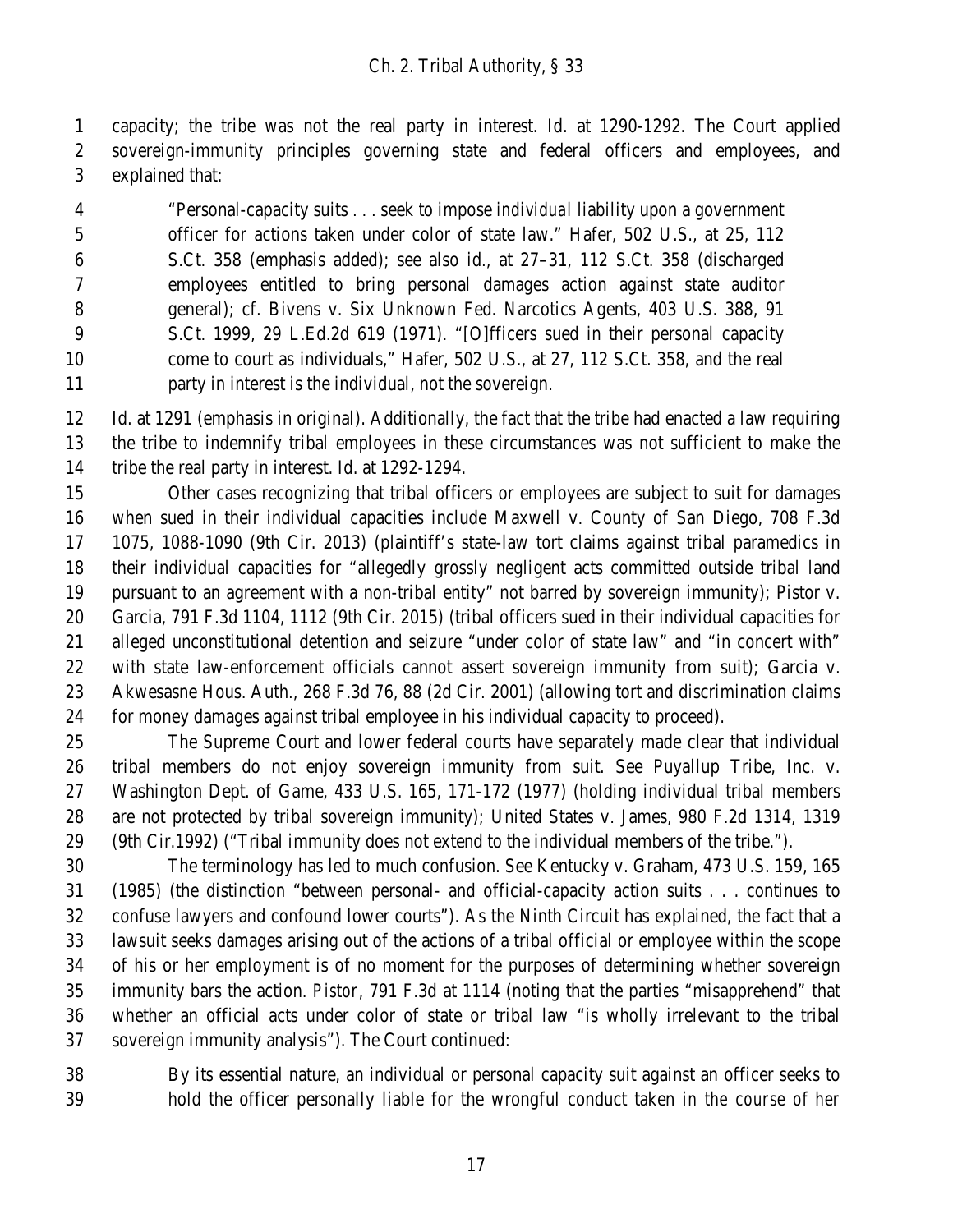*official duties*. As the officer *personally* is the target of the litigation, she may not claim sovereign immunity – and that is so regardless of whether she was acting under color of tribal or state law at the time of the wrongful conduct in question.

 Id. (emphasis in original). See also Native Am. Distrib. v. Seneca-Cayuga Tobacco Co., 546 F.3d 1288, 1296 (10th Cir. 2008) ("The general bar against official-capacity claims . . . does not mean that tribal officials are immunized from individual-capacity suits arising out of actions they took in their official capacities."). Cf. Hafer v. Melo, 502 U.S. 21, 26-29 (1991) (former state employees sued newly elected state auditor general for damages for wrongful termination in violation of state and federal law, claiming that she conspired with U.S. Attorney to falsely accuse them of "buying" their positions under former auditor general; defendant incorrectly asserted that she could "not be held liable in her personal capacity for actions taken in [her] official capacity").

 In *Lewis*, the Supreme Court announced that the common law *personal-immunity* defenses (as distinguished from *sovereign-immunity* defenses) that are available to state and federal officers and employees may be available to tribal officers and employees when sued for money damages in their personal capacities, "such as, for example, absolute prosecutorial immunity in certain circumstances," Lewis v. Clarke, 137 S. Ct. 1285, 1291 (2017) (citing Van de Kamp v. Goldstein, 555 U.S. 335, 342-344 (2009)). See also id. at 1292 n.2 ("There are, of course, personal immunity defenses distinct from sovereign immunity.") (citing Harlow v. Fitzgerald, 457 U.S. 800, 811-815 (1982)); id. (stating that Clarke sought to raise "one particular form of personal immunity . . . – official immunity") (citing Westfall v. Erwin, 484 U.S. 292, 295-97 (1988)). While the full contours of these common law personal-immunity defenses to individual-capacity claims against tribal officials and employees have yet to be fully developed, the Court's language in Lewis v. Clarke points to the availability of established personal- immunity defenses: (1) "absolute immunity" from state tort claims for tribal judges in their judicial functions, tribal prosecutors and similar officials, and tribal executive officers engaged in 27 adjudicative functions, see Harlow v. Fitzgerald, 457 U.S. at 807, and (2) "official immunity" from state tort claims for tribal officials when exercising discretionary judgments in carrying out their official duties, see Westfall v. Erwin, 484 U.S. at 295-297. This conclusion flows from the personal-immunity cases cited by the Supreme Court in *Lewis*. See *Van de Kamp*, 555 U.S. at 341-343 (state prosecutor absolutely immune from federal statutory claims for damages for failing to disclose impeachment material; state prosecutors, like state legislators and judges, "have long enjoyed absolute immunity for their official actions" as a matter of common law; "absolute immunity may not apply when a prosecutor is not acting as an officer of the court, but is instead engaged in other tasks, say, investigative or administrative tasks") (citations and quotations omitted); *Westfall*, 484 U.S. at 295-298 (federal employee brought state-law tort claims against his supervisors for negligently causing him to be exposed to toxic chemicals; absolute immunity does not attach to the supervisors "solely because conduct is within the outer perimeter" of their duties, but only when the conduct also "is the product of independent judgment" on their part); *Harlow*, 457 U.S. at 811-815 ("absolute immunity" exists for officials